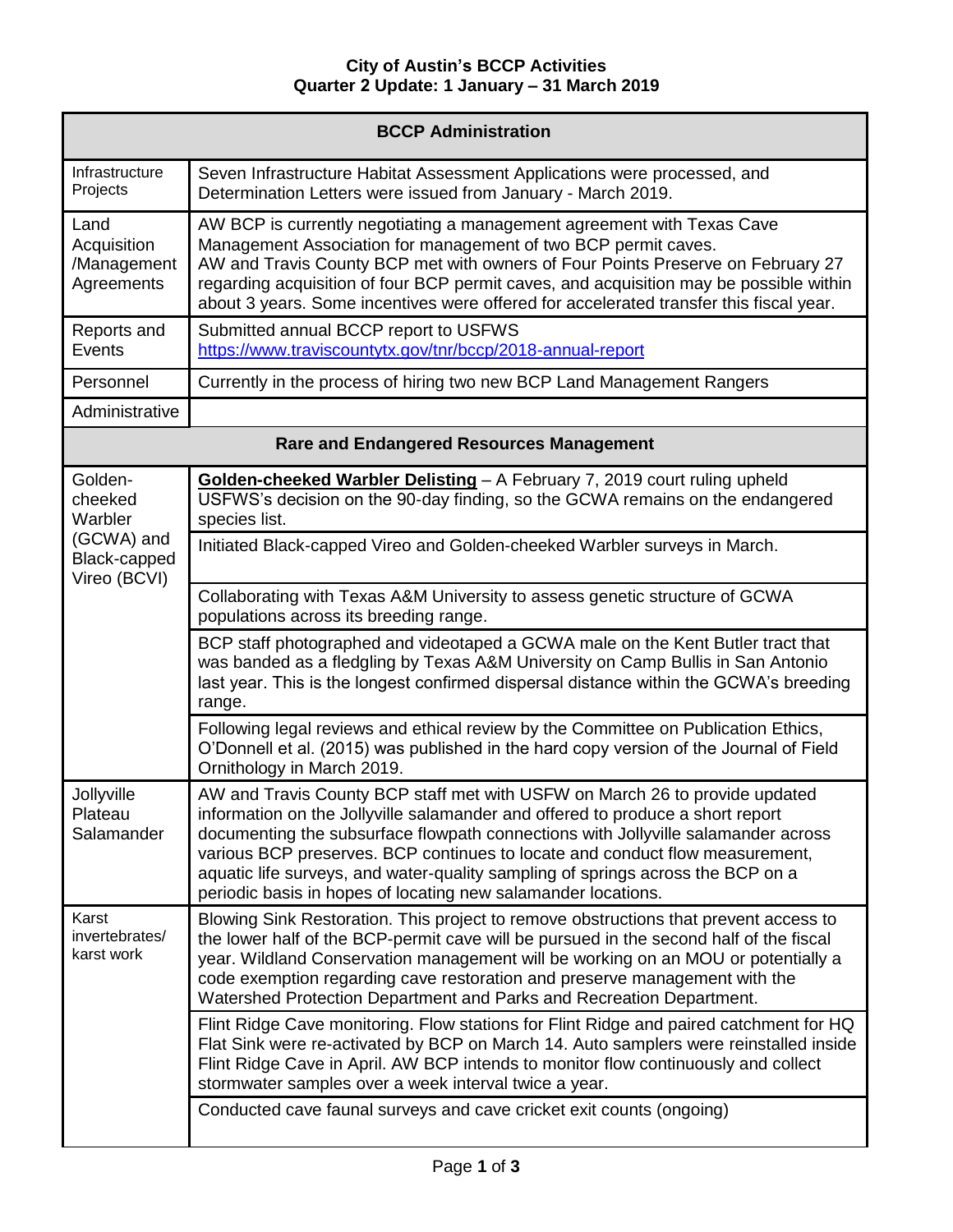| <b>Plant and Animal Control</b>                      |                                                                                                                                                                                                                                                                                                                                                                                                                                                                                                                                                                                                                                                                                                                                                                                                                                       |  |
|------------------------------------------------------|---------------------------------------------------------------------------------------------------------------------------------------------------------------------------------------------------------------------------------------------------------------------------------------------------------------------------------------------------------------------------------------------------------------------------------------------------------------------------------------------------------------------------------------------------------------------------------------------------------------------------------------------------------------------------------------------------------------------------------------------------------------------------------------------------------------------------------------|--|
| <b>Mammals</b>                                       | 6 white-tailed deer and 27 hogs were removed by contractors and City staff this<br>quarter.                                                                                                                                                                                                                                                                                                                                                                                                                                                                                                                                                                                                                                                                                                                                           |  |
| Red-imported<br>fire ants and<br>Tawny crazy<br>ants | Tawny crazy ants continue to be monitored per established protocol from Section 6<br>grant.                                                                                                                                                                                                                                                                                                                                                                                                                                                                                                                                                                                                                                                                                                                                           |  |
| Soft ticks/<br>Relapsing<br>Fever                    | AW BCP staff are monitoring caves in the Austin area for soft ticks to improve public<br>safety and study means for discouraging their habitation of caves. A newly acquired<br>BCP preserve cave (Spider Wire) was discovered to contain soft ticks that contain<br>bacteria transmitting relapsing fever, temporarily ceasing cave restoration operations<br>there. AW BCP staff continue to work with Texas State University, Baylor College of<br>Medicine, Austin Health Department, and Center for Disease Control to study factors<br>influencing the expansion of soft ticks in the Austin area. AW BCP staff placed warning<br>signs at both Bullet Cave on Barton Creek and gated Live Oak Cave in the Village of<br>Western Oaks Karst Preserve and Watershed Management Area to alert the public for<br>possible hazards. |  |
| Invasive<br><b>Plants</b>                            | BCP staff and volunteers are continuing efforts to remove non-native plants on COA<br><b>BCP</b> tracts.                                                                                                                                                                                                                                                                                                                                                                                                                                                                                                                                                                                                                                                                                                                              |  |
| <b>Land Stewardship</b>                              |                                                                                                                                                                                                                                                                                                                                                                                                                                                                                                                                                                                                                                                                                                                                                                                                                                       |  |
| <b>Habitat</b><br>Restoration                        | Staff and volunteers continue to implement demonstration projects at the Vireo<br>Preserve to promote water retention, slope stabilization, soil restoration, and<br>regeneration of native plants on degraded areas that are currently not habitat for either<br>the GCWA or BCVI. Since Vireo Preserve supports many of the habitat types<br>observed throughout the BCP, lessons learned from restoration work at this site are<br>applicable to other areas within the BCP. Staff are also now expanding these efforts to<br>other BCP preserves.                                                                                                                                                                                                                                                                                 |  |
| Fencing                                              | Installed 2,400 linear feet of fencing at Long Canyon                                                                                                                                                                                                                                                                                                                                                                                                                                                                                                                                                                                                                                                                                                                                                                                 |  |
| Wildfire<br>Preparedness                             | No current projects during bird season. Planning for projects next fall.                                                                                                                                                                                                                                                                                                                                                                                                                                                                                                                                                                                                                                                                                                                                                              |  |
| <b>Law Enforcement</b>                               |                                                                                                                                                                                                                                                                                                                                                                                                                                                                                                                                                                                                                                                                                                                                                                                                                                       |  |
| Trespass and<br>Criminal<br><b>Mischief</b>          | Restoration is underway on the Long Canyon preserve where a homeowner previously<br>constructed a sports court on City property. The sports court has been removed and<br>restoration is ongoing.                                                                                                                                                                                                                                                                                                                                                                                                                                                                                                                                                                                                                                     |  |
| <b>Outreach/Volunteers</b>                           |                                                                                                                                                                                                                                                                                                                                                                                                                                                                                                                                                                                                                                                                                                                                                                                                                                       |  |